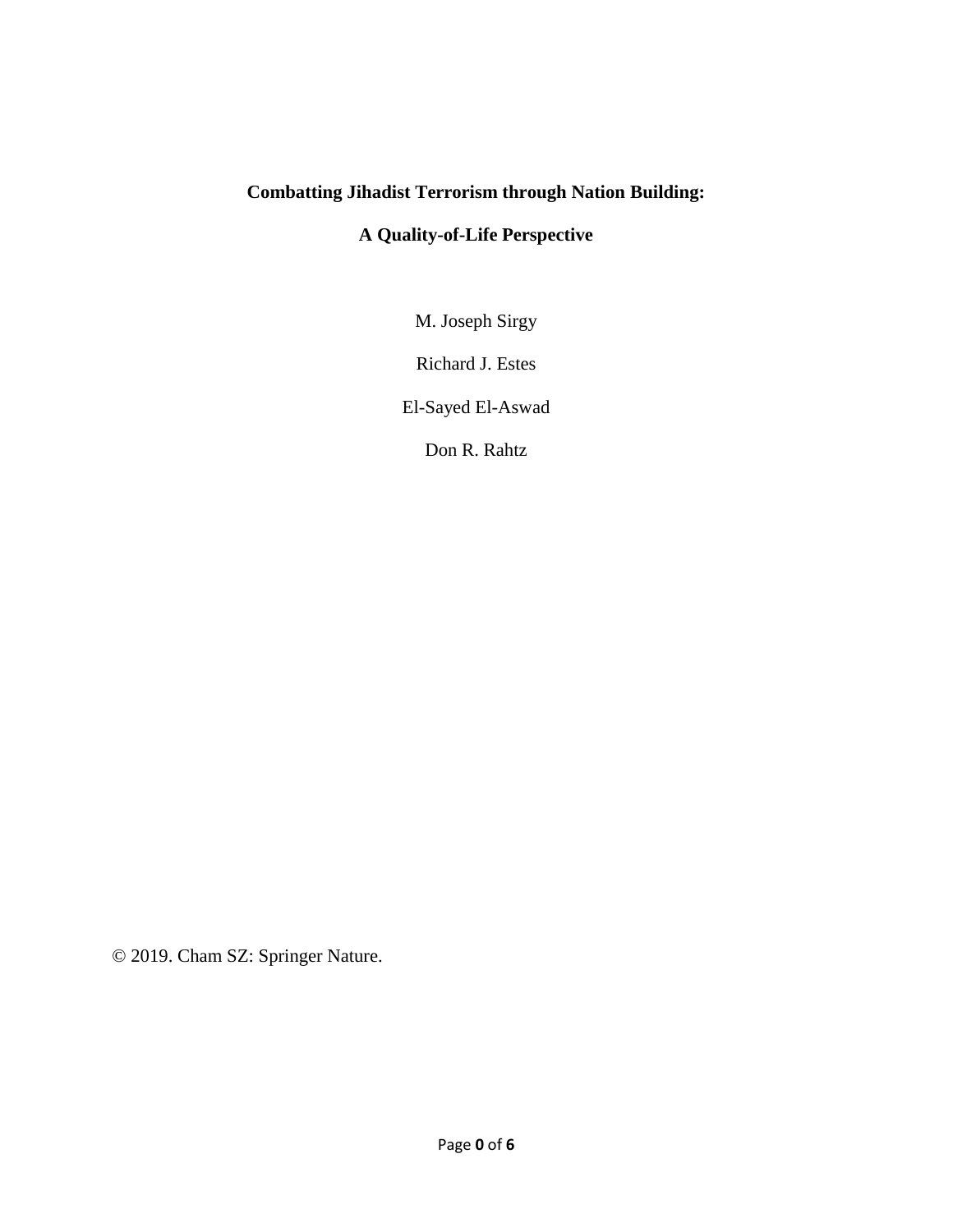Islam is the world's fastest growing religion and its societies are among the most influential worldwide. But that has been case for more than 5,000 years given that the ancient peoples of the countries of the MENA region and, in recent centuries, following the death of the prophet in 632 of the Common Era. What became known as "Arabs" in recent centuries were and are peoples who all share with the rest of the world the beauty of their literature, poetry, song, and dance, the beauty of the Koran which builds on religious beliefs and written sacred texts, extraordinary artwork, and architecture, and the lingering puzzlements of the Giza plateau which shares the three great pyramids and likely the much older Sphinx among other architectural feats that have not been uncovered. Arab scientists also gave us the "0" digit that has proven to be so essential to modern mathematics, unparalleled advances in science and technology, a higher quality of paper, and, most important for the purposes of this book, a spirit of tolerance for persons of other religious and cultural background.

This volume traces an anomaly in the Arab/Islamic communities, that of intolerance, violence, and even terrorism. But all four authors have sought to weave together a coherent history and explanation of the small number of radical Islamists who engage in violence not only in their societies but in those of larger MENA region as well and the world. We believe we have succeeded in achieving our original intention in putting together this book within both a historical and contemporary content. All four authors believe that this monograph fills a major gap in the contemporary literature concerning the drivers of violence within and between Islamic communities and other nations. We hope that readers will agree with us on this important accomplishment (along with the rich array of references that also are found throughout the volume).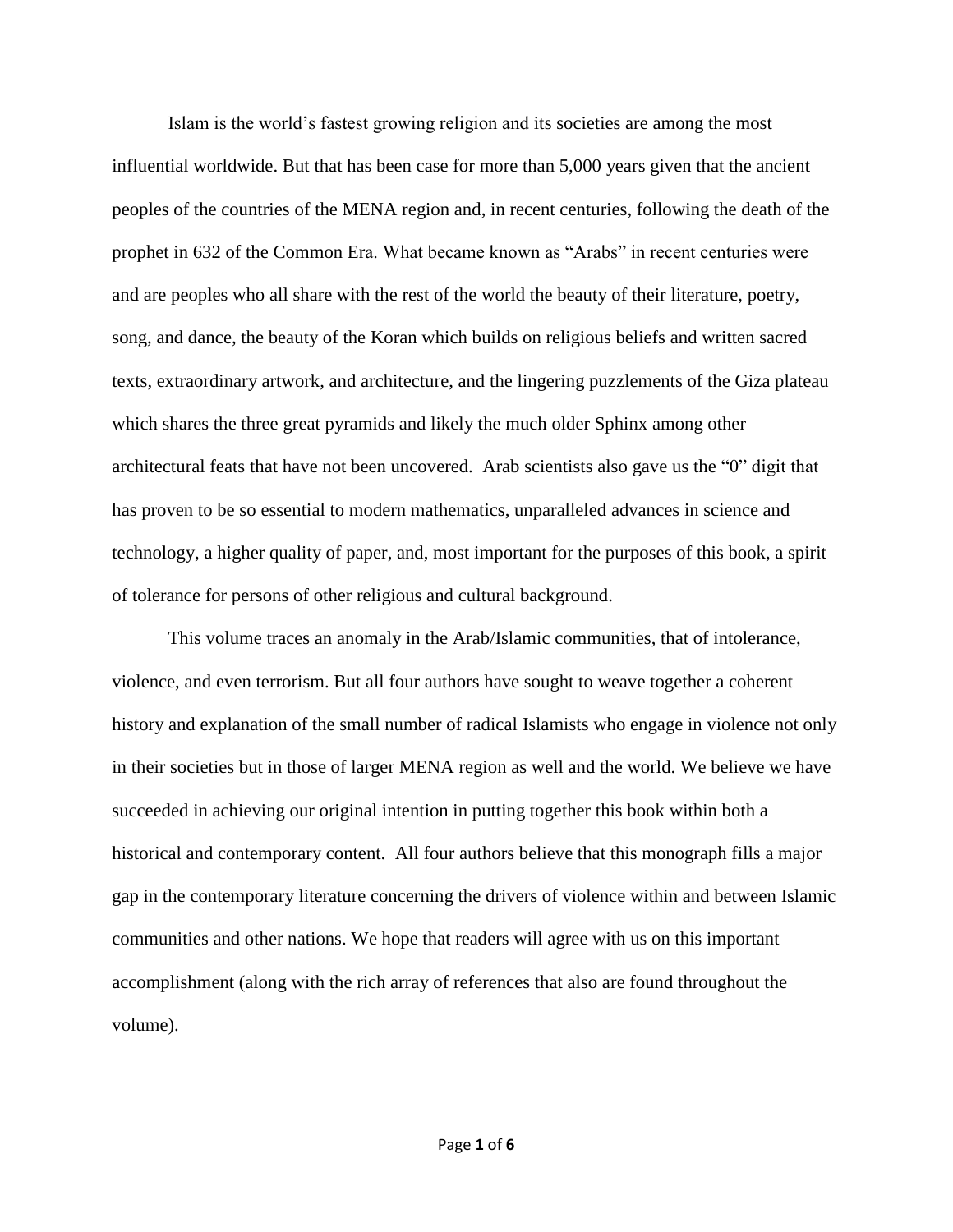## **The Book's Organization**

Though theoretically-based in its conception an organization the volume is, nonetheless written in a style and language that is easily accessible the educated reader. In all, the book is divided into eight chapters, each of which is history and extended contemporary references for use by educators in incorporating the most important part of the monograph's conferences into relevant international and comparative contentment on the theory, research, and quality of life intervention in various regions of the world with a special focus on the 411 million people living in the highly diverse nationals of North Africa and West Asia—the Middle East or MENA region of the world.

The first chapter (**Chapter 1:** *In Search of a Roadmap to Peace and Understanding*) introduces to the reader a quality-of-life model that addresses the drivers of Jihadist terrorism from which we deduce counterterrorism programs. Specifically, we provide suggestive evidence to show increased incidence of Jihadist terrorism is mostly motivated by increased negative sentiment of aggrieved Muslims toward their more affluent Western neighbors. This negative sentiment is influenced by a host of quality-of-life factors: *economic ill-being factors* (e.g., income disparities, poverty, and unemployment; and disparities in technological innovation), *political ill-being factors* (e.g., authoritarian tribal and exclusionary regimes), *religious ill-being factors* (e.g., increased Islamic religiosity, and lack of secularism), *globalization and media illbeing factors* (e.g., the global media), and *cultural ill-being factors* (e.g., perceived decadence of Western culture, and Western prejudice and discrimination).

**Chapter 2** (*Jews, Christians, and Muslims: Historical Conflicts and Challenges*) summarizes the MENA region's rich social, political, cultural, and religious history and brings that history up to the present. We tried to demonstrate that the region's contemporary history of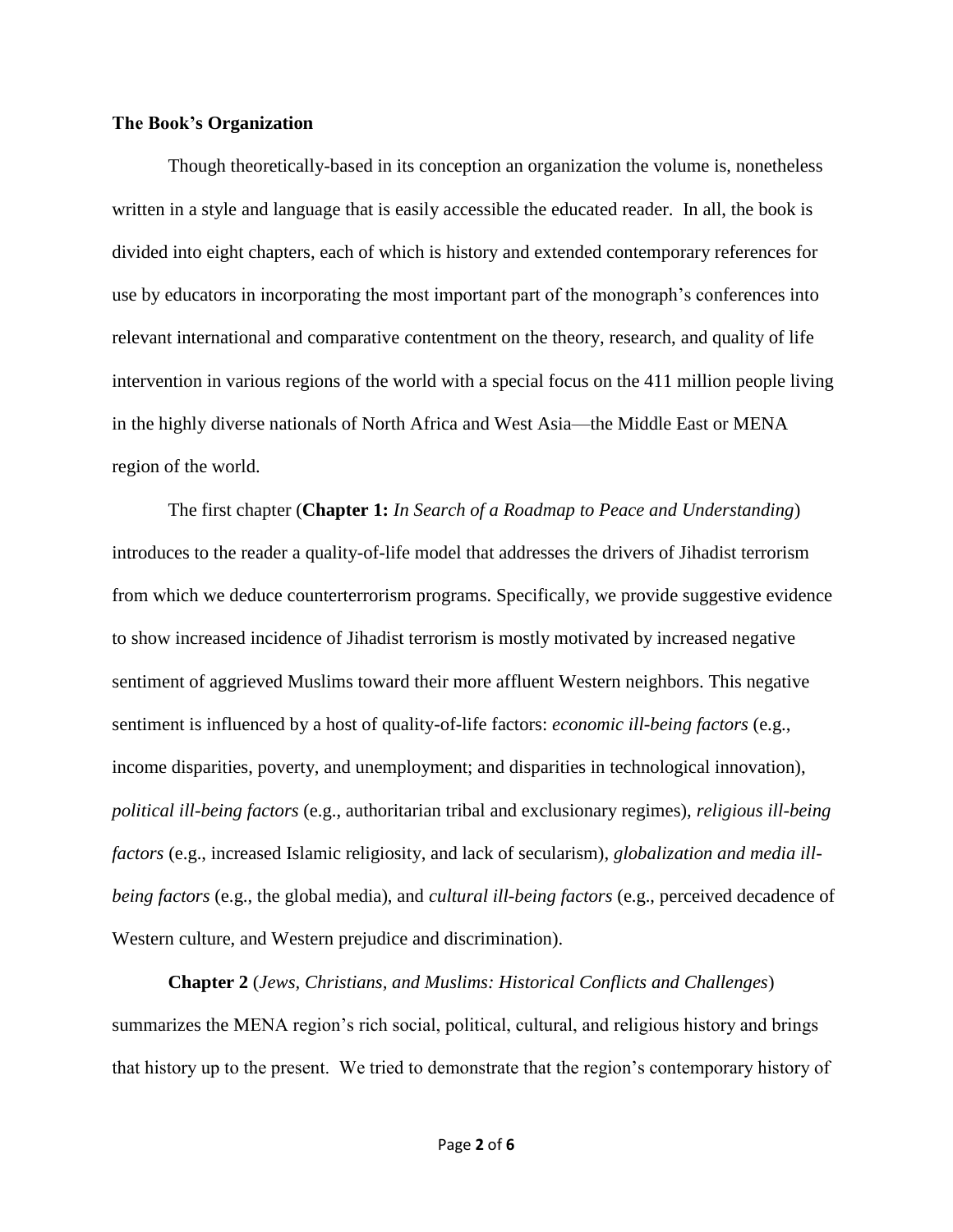Islamist jihadism and terrorism is rooted in socio-political forces that have been at play for many centuries, indeed, in the case of the region's Jews and Christians, for millennia. These drivers of terrorism, in turn, are based on the high level of grievance that members of the region's three major religions—Judaism, Christianity, and Islam—have endured almost since their establishment. Conflicts with neighboring states, multiple periods of colonial occupation, and the forced displacement of large numbers of the region's people also contribute to the high levels of violence associated with comparatively low levels of quality of life and well-being for a disproportionate percentage of the region's population.

**Chapter 3** (*Joblessness, Political Unrest, and Jihadism among the Region's Youth: Contemporary Challenges and Future Trends*) addresses the major economic driver of Islamist jihadist terrorism, namely unemployment among the youth in the MENA region. This chapter explores the critical relationship that exists between the region's patterns of economic development and its broad-based social gains since the year 2000 to the present. Special attention is given to the relationship that exists between economic frustration, the region's rapidly increasing numbers of young people, the sense of relative deprivation experienced by these young people and, in some cases, their turning to violence, even terrorism, as an outlet for expressing their frustration and sense of aggrievement toward others they believe to be responsible for their poverty and, more fundamentally, sense of economic anomie.

**Chapter 4** (*Cultural Drivers of Jihadist Terrorism and Increasing Religiosity*) focuses on cultural and religious factors related to the rise of the Islamist jihadist movement. We make the distinction between the Islamic worldview and ideology and place much of jihadist beliefs that motivate terrorist action in the category of ideology. We discuss the cultural drivers of jihadism couched in the context of religious-cultural paradigms. Specifically, we explore cultural and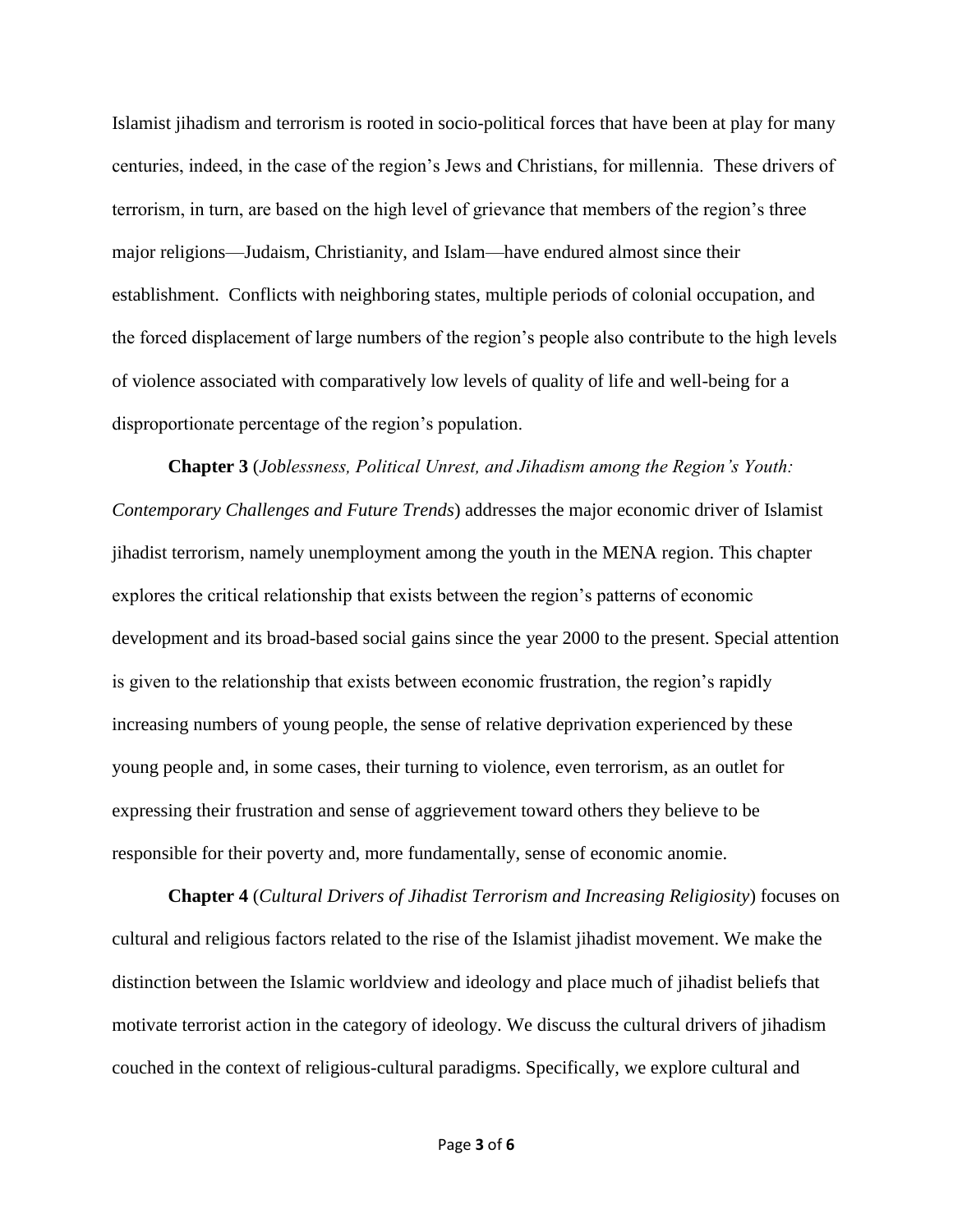religious factors that drive the behavior or actions of radical Islamist jihadists toward violence, factors such as grievance and humiliation crisis, revenge and the need to defeat the enemy, establishment of the Islamic State and the re-establishment of the Islamic caliphate, the vanguard of the *ummah*, martyrdom and reward in the afterlife, glorification of Allah, defending sacred places, the temporal paradigm, and chivalric and heroic feats.

**Chapter 5** (*Political Drivers of Islamist Jihad*) focuses of tribal and exclusionary political actions of authoritarian regimes in the MENA. We make the case that those political drivers are associated with Islamist jihadist terrorist actions. We describe the history of authoritarian regimes of Libya, Egypt, Syria, Iraq, Saudi Arabia, and Sudan and jihadist terrorist incidents in these countries. We then concluded with a discussion about Tunisia, a country that experienced authoritarian rule but emerged from this experience with democratic bearings.

In **Chapter 6** (*Globalization, the Media, and Islamist Jihad*) we discuss five major themes directly related to globalization, the media, and their effects on the rise jihadist terrorism in the last 4-5 decades. These themes are (1) globalization and the breakdown of the welfare state; (2) globalization, consumerism, and postmodernism; (3) negative media portrayals of Islam and Muslims in Western and global media, (4) the use of global media by Wahhabis and Jihadi terrorists; and (5) the effects of media owned and operated by political Islamists.

**Chapter 7** (*Current Response: Counterterrorism Strategies Focusing on the Supply-Side of the Terrorism Market*) describes how Western governments as well as governments in the MENA region respond to acts of Islamist jihadist terrorism. The focus seems to be on short-term public safety, or what we call "supply-side" strategies. These are strategies designed to dismantle the marketing organization of militant Islamic groups. Supply-side strategies cannot effectively address the problem of radical Islam without developing compatible demand-side strategies